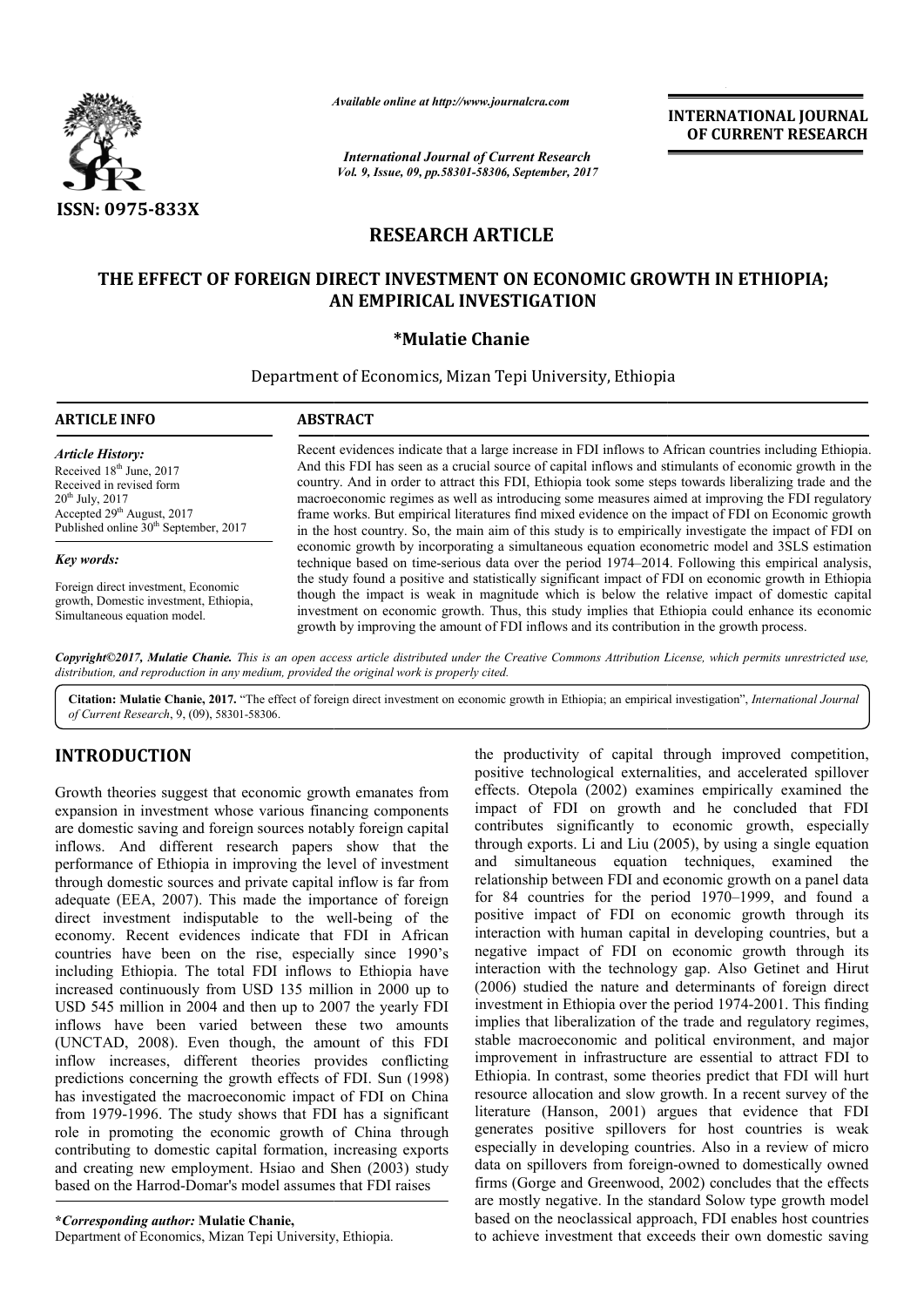and enhances capital formation (De Mello, 1997 and Solow, 1957). (Nunnenkamp and Spatz, 2003) found, using data of United States FDI stock abroad, that the link between FDI and economic growth is quite weak. Akinlo (2004) investigates the impact of FDI on economic growth in Nigeria using data for the period 1970 to 2001. His error correction model (ECM) results show that both private capital and lagged foreign capital have small and insignificant impact on economic growth. Also Micro-level studies using firm-level data generally have not been as positive. (Aitken and Harrison, 1999), using data for over 4,000 Venezuelan firms, found that there are very limited spillover effects from foreign firms to domestic firms. In a study by Carkovic and Levine (2002) show that FDI does not have a robust independent influence on growth. Mwlima (2003) also did not see FDI as an important tool for development. (UNCTAD, 1998) indicate that the positive effect of FDI is stronger, the higher the level of development of a host country. Higher level of development allows countries to reap the benefits of productivity fostered by foreign investment. (Fry, 1992) examined the role of FDI in promoting growth by using the framework of a macro-model for a pooled time series and cross section data of 16 developing countries for 1966-1988 periods. And he did not find FDI to exert a significantly different effect from domestically financed investment on the rate of economic growth, as the coefficient of FDI after controlling for gross investment rate, was not significantly different from zero in statistical terms. FDI had a significant negative effect on domestic investment suggesting that it crowds-out domestic investment. Thus, this paper seeks to analyze FDI inflows to Ethiopia and to investigate its effect on economic growth empirically. It will examine the arguments put forward by both micro and macro theories about the effect of FDI inflows on economic growth over the study period of 1974-2014.

### **Statement of the problem**

Despite the fact that history of the growth performance was poor in the past, the Ethiopian Economy is growing at a rapid rate of double digit for the last few years. Real GDP averaged 11.2% per annum during the 2003/04 and 2008/09 period, placing Ethiopia among the top performing economies in sub Saharan Africa (Ncube, Lufumpa and Ndikumana, 2010). Also the government put a lot of efforts to attract FDI in order to internalize the growth rate of the economy. However, the country is surrounded by multidimensional problems that challenge to sustain the current trend of economic growth. The most important permanent feature of the Ethiopian economy is the presence of resource (financial) gap. The resource gap can be explained as the presence of savings investment gap, foreign exchange gap and fiscal gap. The presence of these resource gap forces the country to rely on an inflow of foreign finance (specifically foreign direct investment) to bridge the gap. Gross domestic saving as a proportion of GDP is low and unlikely to achieve this growth rate by mobilizing the major domestic savings. In 2005 gross domestic saving was only 2.6% of GDP. That is, total consumption accounted for 97.4% of the GDP (EEA, 2007). So, due to the subsistence nature of the economy, it is unlikely to improve the performance of the economy by enhancing private domestic investment. That is, the performance of Ethiopia in improving the level of investment and promotion of economic growth through domestic capital sources and private capital inflow alone is far from adequate. This makes the importance of foreign direct investment indisputable to the performance of the economy.

The current government of Ethiopia realized the inadequate of the domestic capital and opened several economic sectors to foreign investors. The government also issued several investment incentives including tax holidays, duty free importation of capital goods and export tax exemption to encourage FDI. Despite the numerous attempts by the government to encourage foreign investors, the inflow of FDI is quite low. The annual FDI inflow to Ethiopia from 2003 to 2006 were only USD 399 million, which is only 1.56 percent of total FDI flows to Africa (UNCTAD, 2008). That is, Ethiopian performance in attracting FDI is very poor compared to many African countries. Also most of the FDI-growth study is dominated by cross country regression analysis, country specific studies are relatively few in number and studies on the area are also provides debatable result. Even though past studies show that FDI has a positive impact on economic growth, the size of such impact may vary across countries depending on the level of human capital, domestic investment, infrastructure, macroeconomic stability, and trade policies. The literature continues to debate on the role of FDI in economic growth as well as the importance of economic and institutional developments in fostering FDI, especially in developing countries. With this fact, identifying the impact of FDI on economic growth and designing a means to enhance the contribution of this FDI in Ethiopia is a key step to know the different factors which are responsible for the poor performance of the country in attracting FDI.

#### **Objective of the study**

The general objective of the study is to empirically investigate the impact of foreign direct investment on economic growth in Ethiopia. In line with this main objective, the paper addresses the following specific objectives

- To identify the relationship between FDI and economic growth in Ethiopia.
- To compare the relative strength of FDI contribution to growth with other growth determinants.
- Addressing the magnitude, trend and composition of FDI and economic growth in the country over the study period.
- To provide alternative policy suggestions for future FDI inflows and economic growth performance based on empirical findings of the study

#### **Methodology and model specification**

#### **Data Source and Method of Analysis**

The study is based on a country level annual macroeconomic data covering the period from 1974 to 2014. The choice of the period is based on the availability of relevant data for the study. The relevant data are collected from various national and international sources of National Bank of Ethiopia (NBE), Ethiopian Economic Association (EEA), World Bank (WB), Ministry of Finance and Economic Development (MoFED), and United Nation Conference on Trade and Development (UNCTAD). The data is analyzed based on econometric model specified, simultaneous equation model. Also various diagnostic tests are performed including multicollinearity, autocorrelation, heteroscedasticity, stationarity, simultaneity and identification issues. Generally, the validity of estimators is checked by using both statistical and econometric tests.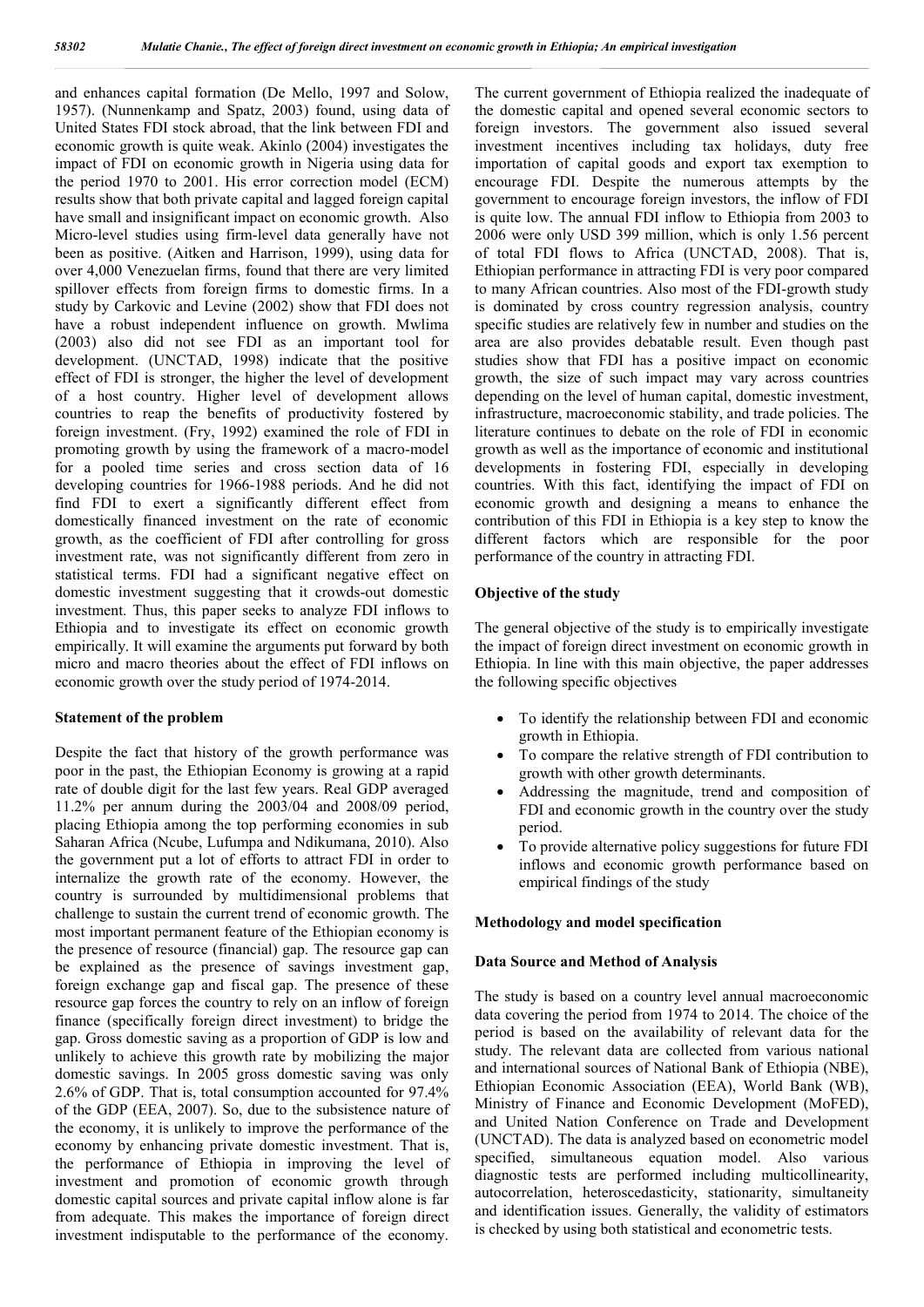## **Model Specification**

The theoretical model that is used to investigate the interaction of FDI and Economic growth will be based on the traditional neo-classical aggregate production function of the form;

$$
Y = AK^aL^{1-a} \quad \dots \quad \dots \quad \dots \quad \dots \quad \dots \quad (1)
$$

Where Y, K and L are real gross domestic product, capital stock and labor, respectively. 'A' is a parameter that measures total factor productivity,  $\alpha$  and  $1 - \alpha$  are the relative shares of capital and labor from the total production.

In order to investigate the importance of FDI for economic growth, a version of the familiar sources of this growth equation specified by including FDI and trade variable in the log-linear model to facilitate the use of appropriate estimation method as:

$$
lnY = a_0 + a_1 lnK + a_2 lnFDI + a_3 lnL + a_4 lnX + e \dots (2)
$$

where dependent variable lnY is the natural logarithm of real gross domestic product and the independent Variables are the natural log of foreign direct investment inflows, the natural log of trade measured as exports of goods and services, the natural log of total labor force,and the natural log of domestic capital investment. The coefficients  $a_0$ ,  $a_1$ ,  $a_2$ ,  $a_3$  and  $a_4$  are elasticity coefficients and eis the white noise error term.

In this study, we are particularly interested in the value and statistical significance of  $a_2$ . But an estimate of the coefficients in model (2) by OLS is likely to be biased. In addition, tests of hypotheses will no longer be valid (Gujarati, 2004). Because the relationships between Y and FDI and between Y and X probably bi-directional. That is, we are interested in testing the hypothesis that FDI has an effect on Y, but it is equally likely that a growing economy attracts more FDI than a stagnant or slow growing economy. This is no doubt one of the reasons why a disproportionate share of world FDI flows occur among the most developed economies and a selected group of relatively rapidly growing developing economies. Also a simultaneity problem in equation (2) may also arise from the bi-directional relationship between the volume of international trade and the growth of real GDP. International trade will increase as economic growth expands the economy's export capacity. Thus, growth may influence trade as much as trade influences growth. A common statistical approach to deal with simultaneity bias is to use instrumental variables. It always remains a matter of speculation whether the particular instrumental variables chosen reduce the alleged biases or introduce new biases. The researcher opts for the more direct approach of explicitly modeling the possible bi-directional relationships among the explanatory variables in equation (2) by specifying a simultaneous equations model.

## **Simultaneous Equation Model (SEM)**

To test the effect of FDI on economic growth, the following four-equation simultaneous-equation models with four endogenous and eight exogenous variables are specified.

Economic Growth Determinant Equation

$$
RGDP = a_0 + a_1GFDI + a_2GK + a_3GX + a_4GL
$$
  
+ a\_5(GFDI \* GK) + a\_6dt + \varepsilon ........(3)

Foreign Direct Investment determinant Equation

$$
GFDI = b0 + b1GRGDP - b2INF + b3REF - b4GD + b5dt
$$
  
+  $\mu$  .... ... ... (4)

Domestic capital Investment equation

GK  
= 
$$
c_0 + c_1
$$
 GRGDP +  $c_2$ GSAV –  $c_3$   
+  $\downarrow$  .... ... .... ... .... ... .... ... .... ... .... ... (5)

International Trade Equation

$$
GX = d_0 + d_1GRGDP + d_2RER + d_3GPCI
$$
  
+ f ... ... ... ... ... ... ... ... ... (6)

where

GRGDP =Growth rate of real gross product GFDI=Growth rate of foreign direct investment  $GK = Growth$  rate of domestic capital  $GL =$  Growth rate of total labor force  $GX = Growth rate of exports$ INF = Inflation rate  $GSAV = Growth$  rate of gross domestic saving  $r =$ Real interest rate RER= Real exchange rate  $GD = Growth$  rate of total foreign debt in the country  $GPCI = Growth$  rate of per capita income  $(GFDI*GK)$  = Interaction of GFDI and GK which shows whether crowed out/in effect of FDI on

 $d_f$ = represents a structural time dummy which takes a value 0 if before 1991 and 1 otherwise.  $a_0^{\prime s}$ ,  $b^{\prime s}$ ,  $c^{\prime s}$ ,  $d^{\prime s}$  = the structural parameters or coefficients  $\varepsilon$ ,  $\mu$ ,  $\dot{\mathbf{t}}$ ,  $\dot{\mathbf{t}}$  = the respective error terms which are expected to be independent of each other.

domestic capital in the economic growth process.

After tests for heteroscedasticity multicollinearity, identification, unitrootand serial correlation have been made, the estimation of the coefficients of a SEM effectively uses three stages least square (3SLS) estimation methods. That is, the model's exogenous variables uses as instruments for estimating all coefficients, and it has the added benefit of permitting us to directly test the reverse relationships between variables.

### **RESULTS AND DISCUSSION**

#### **FDI Inflows to Ethiopia**

The FDI flows to Ethiopia are fairly diversified into the three main sectors; the primary sector, secondary sector and tertiary sector. The primary sector includes all types of agricultural activities and mining & quarrying. The secondary sector encompasses all kinds of industrial activities. The tertiary sector includes electricity generation, construction, real estate development, trade, hotel and tourism, transport service, education and health service. As we can see from Figure 1, the primary sector accounted for 25% and the secondary sector accounted for 45% of the total FDI inflows. While the tertiary sector accounted for 30% of the total FDI flows to Ethiopia over the period July 1992-July 2014. Unlike many African countries, FDI flows to the mining and quarrying subsector are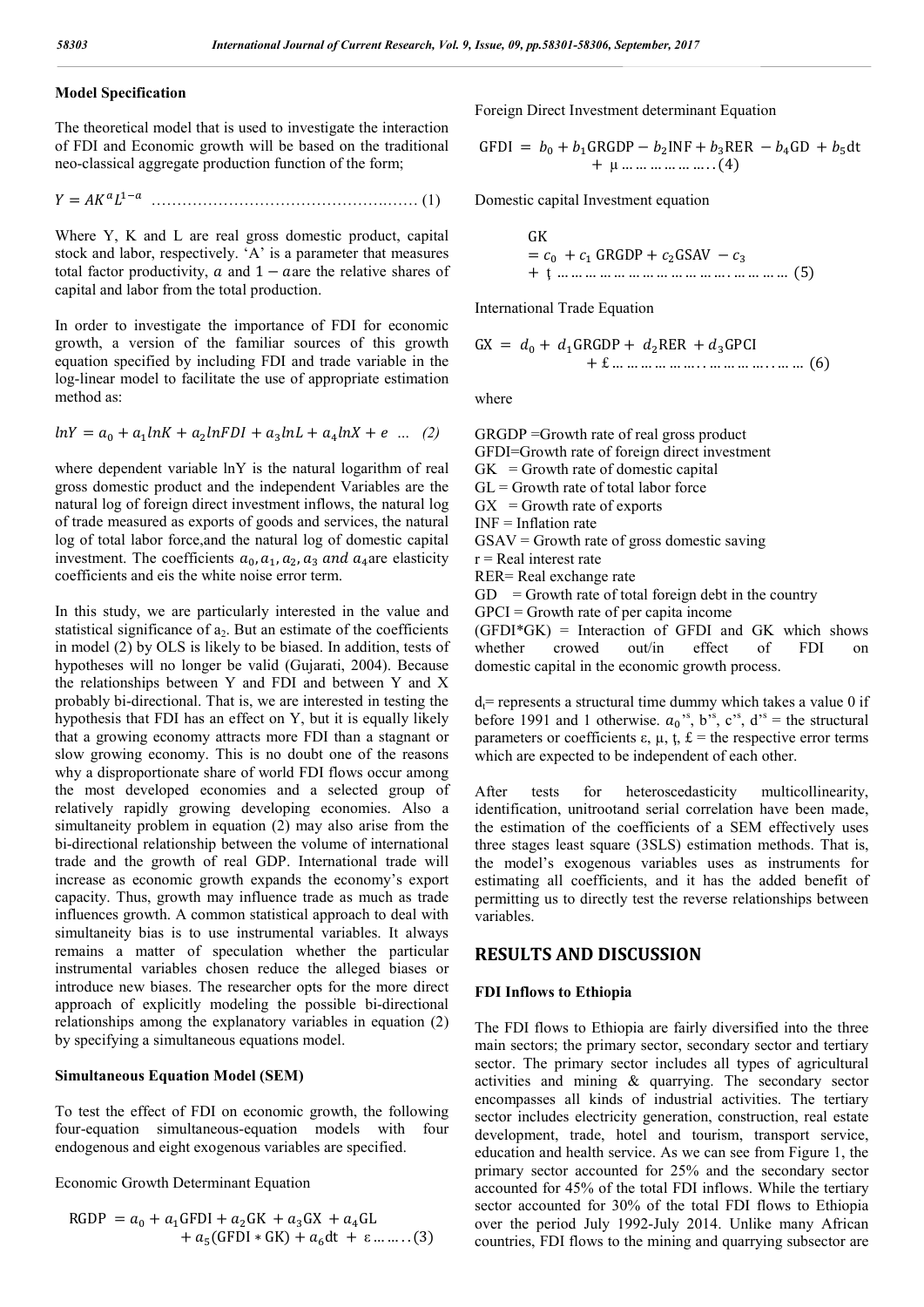very small, as the country does not have sufficient deposit of some important minerals like petroleum



Source: Own computation based on EEA database, 2015

#### **Fig 1. The distribution of FDI flows to Ethiopia by sector (From July 1992-July 2014)**

When we see FDI by country of origin, Saudi Arabia accounted for the largest of the FDI flows to Ethiopia for the period from 1992-July 2014. The second largest source is the United State of America, accounting for 13%. United Kingdom, Italy, Canada, China, India are the other major source countries in the period. Worldwide, developed countries are the major source of FDI flows. Nevertheless, more than half of FDI flows to Ethiopia are originated from developing economies (Saudi Arabia, India, Sudan, Kenya and China). This might indicate that Ethiopia could not provide an attractive business environment for FDI originates from developed economies. Here, one can raise a question why investment from Saudi Arabia dominates the FDI flows to Ethiopia. Ethiopian Economic Association reported that one company-MIDROC group investment dominates FDI flows originated from Saudi Arabia. According to this report, the MIDROC's investments are counted as a foreign investment.



Source: Ethiopian investment Agency, as reported by Ethiopian Economic Association

#### **Fig. 2. Percentage FDI inflows by Country of Origin (July 1992 - July 2014)**

#### **Model estimation results and Interpretation**

The main purpose of this empirical investigation is to analyze the impact of FDI on economic growth and to examine how FDI interacts with domestic capital investment in promoting economic growth in Ethiopia by using a SEM. The system has four equations, where the dependent variables are real GDP growth rates, growth rate of domestic capital, FDI growth rate and international trade/export growth rate. And the model is estimated by employing 3SLS estimation technique using Stata software package. The various diagnostic tests of the model is conducted including the Breush-Pagan test for heteroscedasticity, the Durbin-Watson test for autocorrelation, Ramsey's general test of model misspecification and variance inflation factor test for multicollinearity. And all these tests did not detect any problem of serial correlation, heteroscedasticity, model misspecification, and multicollinearity problems. The 3SLS estimation results and interpretation are presented as follows:  $\text{res3}$  (GRGDP = GFDI GK GX dGL GFDIGK dt)  $(GFDI = GRGDP INF RER GD dt) (GK > 0) = GRGDP GSAV r)$  $(GX = GRGDP RER GPCI)$ 

#### **Three-stage least-squares regression**

|                                                                                                                                                                                                                                                                                                             |          |                                 | Equation ObsParms RMSE "R-sq" chi2 P                                                                                                                                                                                                                                                                                                                                                                                                                                                                                                                                                                                           |                      |                       |          |  |
|-------------------------------------------------------------------------------------------------------------------------------------------------------------------------------------------------------------------------------------------------------------------------------------------------------------|----------|---------------------------------|--------------------------------------------------------------------------------------------------------------------------------------------------------------------------------------------------------------------------------------------------------------------------------------------------------------------------------------------------------------------------------------------------------------------------------------------------------------------------------------------------------------------------------------------------------------------------------------------------------------------------------|----------------------|-----------------------|----------|--|
| GRGDP 36<br>36<br><b>GFDI</b><br>GK<br>GX                                                                                                                                                                                                                                                                   | 36<br>36 | $5^{\circ}$<br>$3^{\circ}$<br>3 | 6 5.302999 0.8969 61.49 0.0000<br>82.95141  0.7256  4.29  0.0087<br>13.85943 0.7786 30.38 0.0000<br>7.536966 0.8447 22.33                                                                                                                                                                                                                                                                                                                                                                                                                                                                                                      |                      |                       | 0.0001   |  |
|                                                                                                                                                                                                                                                                                                             |          |                                 | GRGDP Coef.Std.Err. tP> z  [95% Conf. Interval]                                                                                                                                                                                                                                                                                                                                                                                                                                                                                                                                                                                |                      |                       |          |  |
| GX<br>dGL.0783221.0177009<br><b>GFDI</b><br>GD - .0245166.0021064 -0.19 0.043                                                                                                                                                                                                                               |          |                                 | 1440328. 1114103. 10.042 0.042. 0.042 0.043112. 16663112<br>GK .3374177.1230436 2.74 0.006 .0962567 .5785787<br>.1155455 .0376494 0.78 0.034 .1738421 .4049331<br>0.11 0.069 3.745535 3.086179<br>GFDI*GK.0100117 .0030761 0.33 0.742 .0070407<br>dt.0310101 .0102271 1.02 0.008 2.974989 3.912969<br>cons.0680248.02215073.010.005.3024501 1.005471<br>GRGDP .1917369 .0310162  0.15  0.008  1.308684  6.92521<br>INF -1.16445 .3590933 -0.86 0.012 -3.82987 -1.50097<br>RER .3698732.0690624 -0.15 0.003 14.18605<br>dt56.09418 10.11601 1.12 0.013 42.13139 154.3198<br>cons 21.94048 28.19309 0.78 0.436-33.31854 77.19951 | $-.2035532$          | 15.4463<br>$-.234502$ | .0050173 |  |
| GК<br>$\begin{array}{cccc} \text{GRGDP} & 2.057367 & .3798739 & 5.42 & 0.000 & 1.312828 & 2.801906 \\ \text{GSAV} & .0326742 & .0047034 & 0.80 & 0.014 & .0941421 & .1594906 \end{array}$<br>r -.0712063 .0187158 -0.40 0.001 -.1214828 -.2790702<br>cons .7717411 .2057059 0.29 0.045 3.074932<br>4.531450 |          |                                 |                                                                                                                                                                                                                                                                                                                                                                                                                                                                                                                                                                                                                                |                      |                       |          |  |
| GX                                                                                                                                                                                                                                                                                                          |          |                                 | GRGDP .1743756 .0174969 0.18 0.007 1.721883 2.070635<br>RER .8928564 .4057227 2.00 0.045<br>GPCI .4462092 .1245164  0.58  0.0051.071815  1.964233<br>cons 9.540265 3.261806 2.92 0.003                                                                                                                                                                                                                                                                                                                                                                                                                                         | .0192559<br>3.147242 | 1.766457<br>15.93329  |          |  |
| Endogenous variables: GRGDP GFDI GK GX<br>Exogenous variables: dGLG(FDI*K) INF RER GD GSAV r GPCI dt                                                                                                                                                                                                        |          |                                 |                                                                                                                                                                                                                                                                                                                                                                                                                                                                                                                                                                                                                                |                      |                       |          |  |

The result reflects that FDI is an important determinant of economic growth in Ethiopia. The estimated coefficient of 0.07 which is significant at the 5 percent level indicates that a one percentage point increase in FDI will bring about an increase of 0.07 percentage point in the growth rate of real GDP, all other variables being held constant. The estimated coefficient of domestic capital investment (0.34) is also statistically significant at 1 percent level. Comparing the coefficients for FDI (0.07) and domestic capital (0.34) variables suggests that FDI is less important for growth than domestic capital investment in general. This contradicts the theoretical predictions according to which FDI should have a greater impact on growth because of the transfer of more advanced technology it entails. A plausible explanation in the case of Ethiopia can be the relatively limited development of human and physical capital that does not permit FDI to yield its full potential. The interaction of FDI and domestic investment coefficient (0.01) yields a positive but statistically insignificant coefficient which indicates the impact of FDI and domestic investment interaction is very weak in the growth process. One of the important questions raised in the literature is whether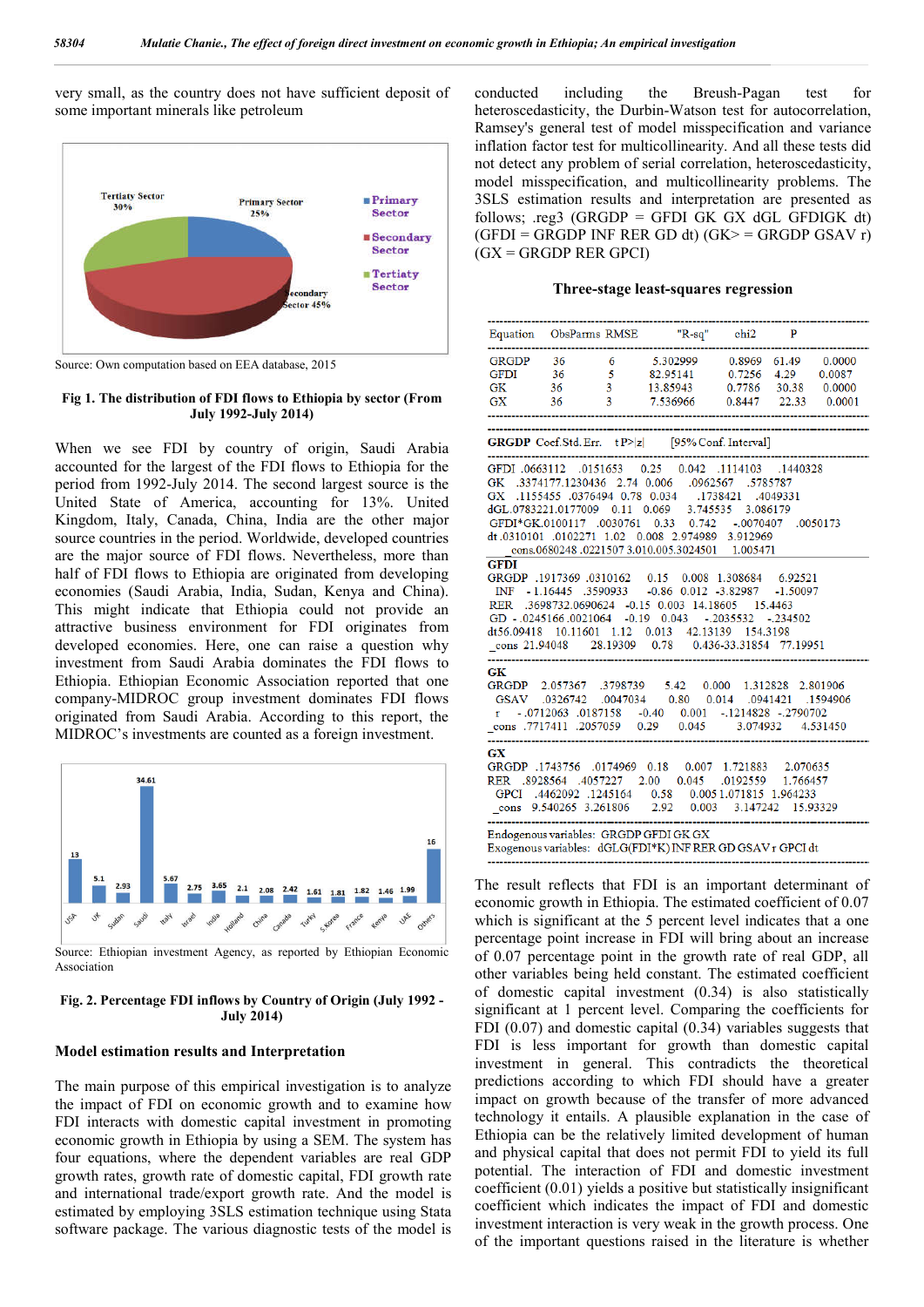FDI augments a host country's capital investment or crowds out domestic investment. Even though not statistically significant, the positive interaction between FDI and domestic investment in the regression implies that domestic investment is unlikely to be crowded-out in Ethiopia. Rather the result is supportive of a small crowding-in effect that is, a one-dollar increase in the growth rate of FDI inflow is associated with an increase in domestic capital investment in the host economy of less than one dollar (0.01). The coefficient of structural dummy variable (1.02) is positive and significant at 1 percent level which suggests that on average the growth rate of Ethiopian economy is increased significantly after 1991 compared to the previous political regime. The dummy variable is introduced to capture the economic reform process that commenced in the late 1991. So, this positive and significant structural dummy variable shows that there is an improvement in economic growth in the current market oriented economy than the previous command economic system.

In the above result, the estimated coefficient of the real GDP growth rate (0.19) is statistically significant at the 1 percent level which is positive and consistent with the expectation. This statistically significant coefficient of GRGDP confirms the existence of simultaneity problem which justifies our specification of a simultaneous equations model is therefore correct. And this estimated coefficient on growth rate of real GDP indicates that, other things remaining constant, a 1 percentage point increase in real GDP growth rate would raise rate of FDI growth by 0.19 percentage point. It seems that higher economic growth in Ethiopia indeed reflects good signals about the Ethiopian economy to foreign investors. Thus, countries with large market and high market potentials are more likely to be successful in attracting FDI than poorer countries which is perfectly in line with the FDI theory. That is, the higher the rate of economic growth is the higher the rate of FDI inflows in a country. It is believed that foreign investors are keen to invest their money in those countries where the growth rate of the economy is showing an upward trend. A high level of economic growth is also a strong indication of market opportunity which in turn a basis for high amount of FDI inflows. The coefficient of inflation (-0.86) which is significant at 5% level indicates that there is a negative correlation between FDI and inflation. That is, High and unpredictable inflation which is a proxy for macroeconomic instability distorts the information content of the market prices and the incentive structure which affects FDI inflows negatively. The growth rate of total external debt variable (GD) has also negative effect on growth rate of FDI which is significant at 5 percent level. This suggests that growth rate of total foreign debt is a case for macroeconomic instability which affects FDI inflows negatively. A devaluation of real exchange rate tends to raise FDI inflows into Ethiopia as the estimated coefficient of real exchange rate (0.37) is positive and statistically significant at the 1 percent level in the 3SLS estimation. Also the dummy variable coefficient (56.09) which is significant at 5 percent level indicates that there is a significant increment in the inflow of FDI in Ethiopia after 1991, where the Ethiopian economy shifted from command economy to market oriented system.

### **Conclusion**

The empirical analysis shows that the findings of this research are consistent with economic theory that foreign direct investments stimulate economic growth in Ethiopia. That is, there is a significant and positive relationship between foreign direct investment and economic growth which shows foreign direct investment plays important role in the growth of Ethiopian economy. Also it has been found in the study that the growth impacts of domestic capital investment, international trade and labour force growth rates are positive and statistically significant. And the structural dummy variable shows that there is a significant improvement in both FDI inflows and economic growth after 1991 in Ethiopia. Although the impact of FDI on growth is positive and statistically significant, its magnitude is very weak. The regression coefficient of FDI (0.07) in the economic growth equation shows that a one percent increases in the growth rate of FDI will increase economic growth only by 0.07 percent. Actually this weak link between FDI and economic growth in Ethiopia may not be surprising in view of the fact that FDI inflows and its contribution to economic growth needs sound macroeconomic policies, greater trade openness, advanced infrastructure, large market size, educated human capital and other essential variables. The other important conclusion in the study is that FDI has a complementary relationship with domestic investment rather than crowding-out it. So, in addition to overcoming shortage of capital in the economy, it also stimulated economic growth through complementing domestic investment in Ethiopia even though the magnitude is insignificant. The interaction coefficient (0.01) shows that FDI has little crowding-in effect with domestic capital investment in the economic growth process. Also the contribution of FDI to economic growth is relatively small in magnitude than domestic capital investment.

### **Policy implications**

The following measures are suggested to increase the amount of FDI inflows in the Ethiopian economy and to facilitate its contribution in the growth process.

- The study suggests the need for proper management of foreign exchange market and the reduction of inflationary and debt pressures on the economy which affects FDI inflows negatively. So, the nation's monetary authorities should develop and implement measures that will ensure all inflation, foreign debt and foreign exchange rates are sustained at levels that will guarantee increasing the level of inflow of FDI.
- In addition to their efforts to attract FDI, policymakers might consider more active measures that help to maximize the benefits of FDI in the growth process, particularly those that facilitate the development of backward and forward linkages. Thus, improving the functioning of the banking system and capital markets, educational reforms to increase the supply of appropriate labour skills, the provision of appropriate infrastructure, etc should be provided so as to cut the cost of investors doing business and to enhance the technological spillover effect of FDI.
- The policy makers should design policies that FDI can be utilized as means of enhancing domestic production, savings and exports and also as a medium of technological diffusion. So, Government must target at attracting specific types of FDI that are able to generate spillovers effects in the overall economy.
- Effective competition policies could help to protect domestic firms from unfair foreign firms' competition